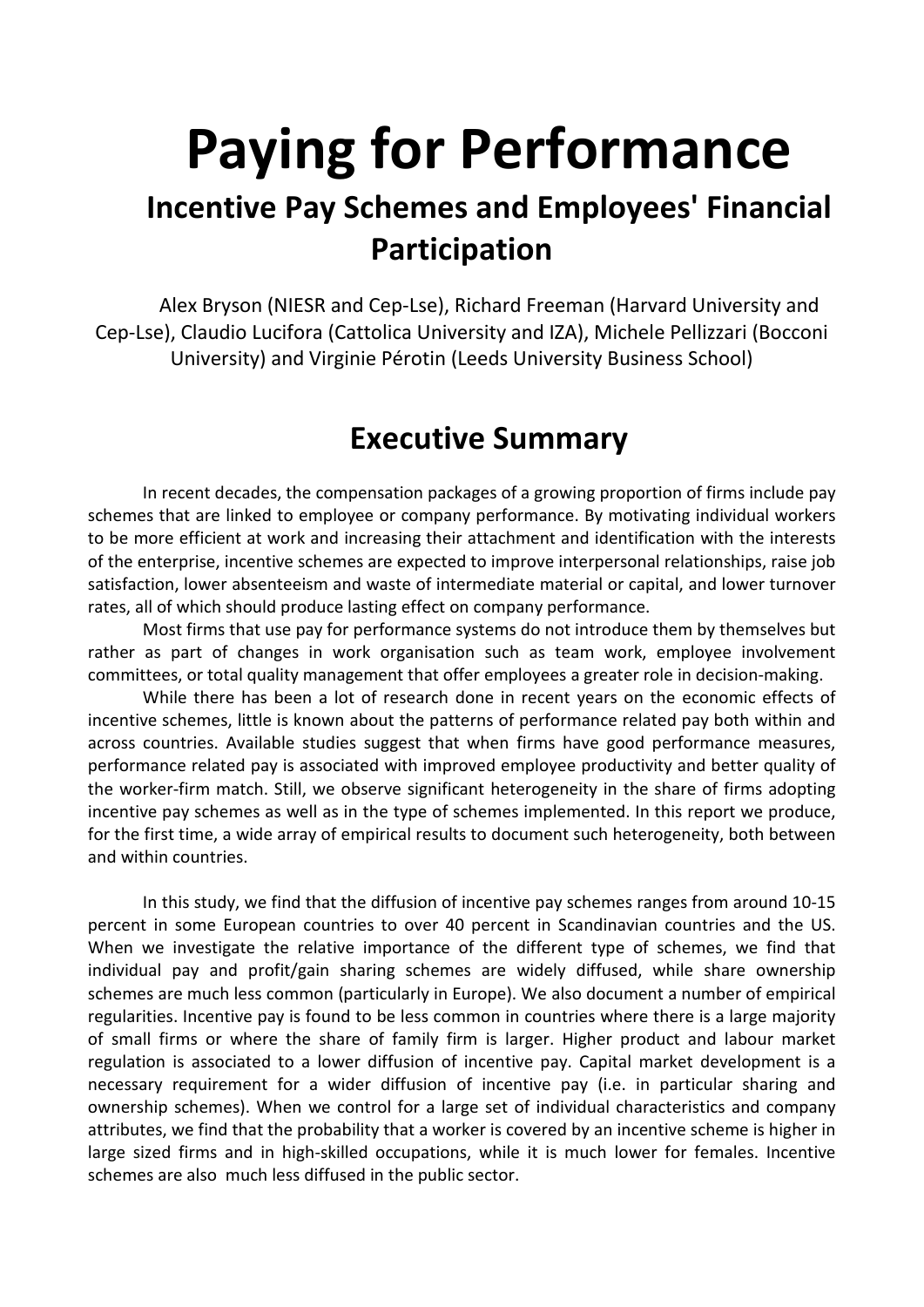In order to assess the effects of the introduction of performance related schemes on a number of economic outcomes, we present three 'case studies' in personnel economics which use company-specific data. Each study pays particular attention to the internal features that govern the organisation of work, as well as the institutional environment in which firms operate.

In the first case study, we look at the effects of changing the measure of performance from sales to profits in a chain of cafes and restaurants in which the store managers receive incentive pay while regular employees only receive a fixed wage. We find that, by linking the pay of the local manager to store profits forces them to internalise production costs (namely, labour costs) thus increasing productivity (by about 1-1.5%) and enabling managers to respond more efficiently to changes in the demand by adjusting all production inputs.

The second case study uses data for all firms in the metal engineering industry in Italy to explore the effects of a nation-wide collective agreement that facilitated the introduction of incentive pay. We find that the agreement did increase the rate of adoption of incentive pay schemes and that, in turn, this resulted in an increase in productivity by about 5-6%.

Our last case study looks at the effects of two particular forms of incentive pay, namely profit sharing and employee share ownership, on firm performance and a self-reported measure of work pressure. Results show that excessive work pressure can be harmful for firm's performance.

In the final part of the report, we bring together the results of all our analyses and our critical reading of the existing literature, both theoretical and empirical, and we ask whether government should intervene to support the implementation of incentive pay schemes. In particular, in the light of the current economic recession we ask whether the introduction or a wider diffusion of incentive pay may be regarded as a way to consolidate and speed up the recovery.

The case for government intervention in this area is not obvious. While in general companies that use pay for performance do better (or no worse) than others, in terms of productivity and profits; the large heterogeneity observed, across firms and institutional contexts, suggests that not all firms in all circumstances are going to benefit from incentive pay.

To the extent that some firms eschew pay for performance and financial participation through lack of knowledge or adherence to the *status quo*, then moving them in a more productive direction can justify a policy to encourage greater incentive pay or financial participation. Policy intervention may range from training programs (about 'best practices' and how to implement them), to fiscal incentives or subsidies or, even, to mandating programs.

But it may be that governments are the wrong agency for instituting policies. Schemes that give tax breaks to firms with performance for pay schemes will primarily benefit the firms and workers that already have them, or may induce firms to change the form of pay to gain tax advantages without changing how they actually operate. Having seen the effects of the untested *laissez-faire* changes in the rules governing banks on the global economy, it makes little sense to undertake any reforms without detailed simulations of what they may do to the economy under alternative economic scenarios based on sound analysis and extensive discussion with labour, management, and government decision-makers.

Alternatively, trade unions and employers federations may find collective bargaining a more efficacious way to press for changes in compensation and ownership. Unions have agreed to greater decentralised productivity bargaining in Europe, negotiate over the profit sharing schemes in France and Italy, and have a mixed record of supporting and opposing employee ownership and profit-sharing in the US depending on economic conditions.